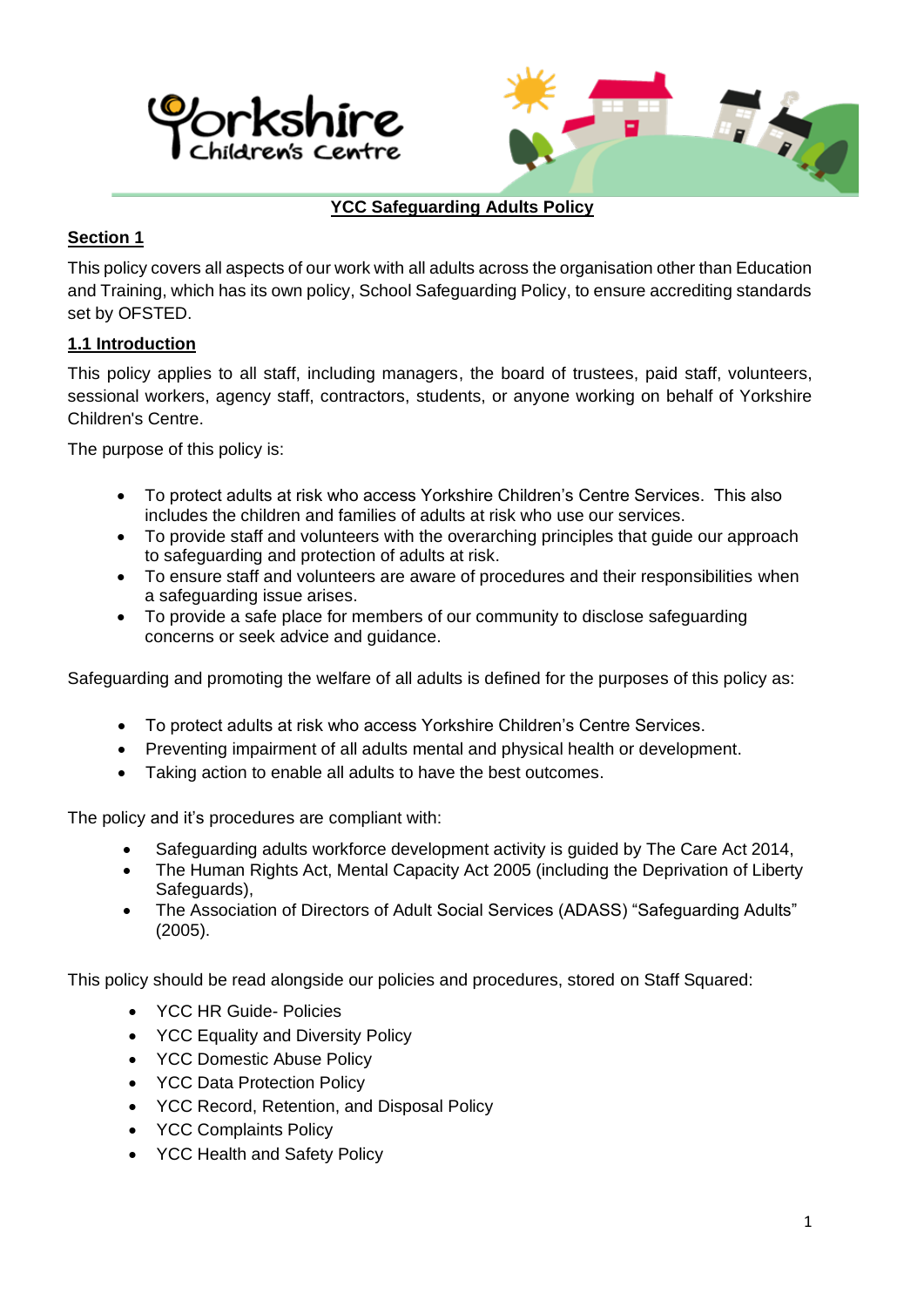



## **1.2 Commitment to Safeguarding Adults**

Yorkshire Children's Centre believes that all adults should never experience abuse of any kind. We have a responsibility to promote the welfare of all adults to keep them safe. Everyone working in our organisation shares an objective to help keep all adults safe by contributing to:

- Providing a safe environment, with a highly trained people centred workforce.
- Being proactive in identifying any adults who are suffering or likely to suffer significant harm and taking appropriate action at the earliest opportunity.
- Always taking a considered and sensitive approach in order that we can support any vulnerable adults. While recognising their fundamental right to be protected from harm and exploitation.

## **1.3 Co-ordinated approach – safeguarding is everyone's responsibility.**

Everyone who works with adults has a responsibility for keeping them safe. If all adults are to receive the right help at the right time, everyone who comes into contact with them, has a role to play in identifying concerns, sharing information, and taking prompt action. To support our workforce and ensure our co-ordinated response to safeguarding all adults, YCC have a safeguarding team responsible for leading, coaching and advising in all matters relating to the safeguarding and wellbeing of adults.

#### YCC Safeguarding Team

| <b>Designated Safeguarding Lead</b> | <b>Deputy Safeguarding Lead</b> | <b>Safeguarding Trustee</b> |
|-------------------------------------|---------------------------------|-----------------------------|
| <b>Catherine McKenzie</b>           | Lindsey Hammil-Evans            | Emma Clough                 |
| <b>Christine Rhodes</b>             | Qazafi Munir                    |                             |

#### **1.4 Commitment to training**

Yorkshire Children's Centre are committed to the training and development of all staff to ensure we have a workforce that can identify and meet the safeguarding needs of all adults. Yorkshire Children's Centre are committed to being reflective upon safeguarding practice and identifying continued and ongoing training needs in line with best practice, legislation and need within the communities we serve.

#### **1.5 Confidentiality and Information Sharing**

Yorkshire Children's Centre are committed to working with carers, and others positively, openly, and